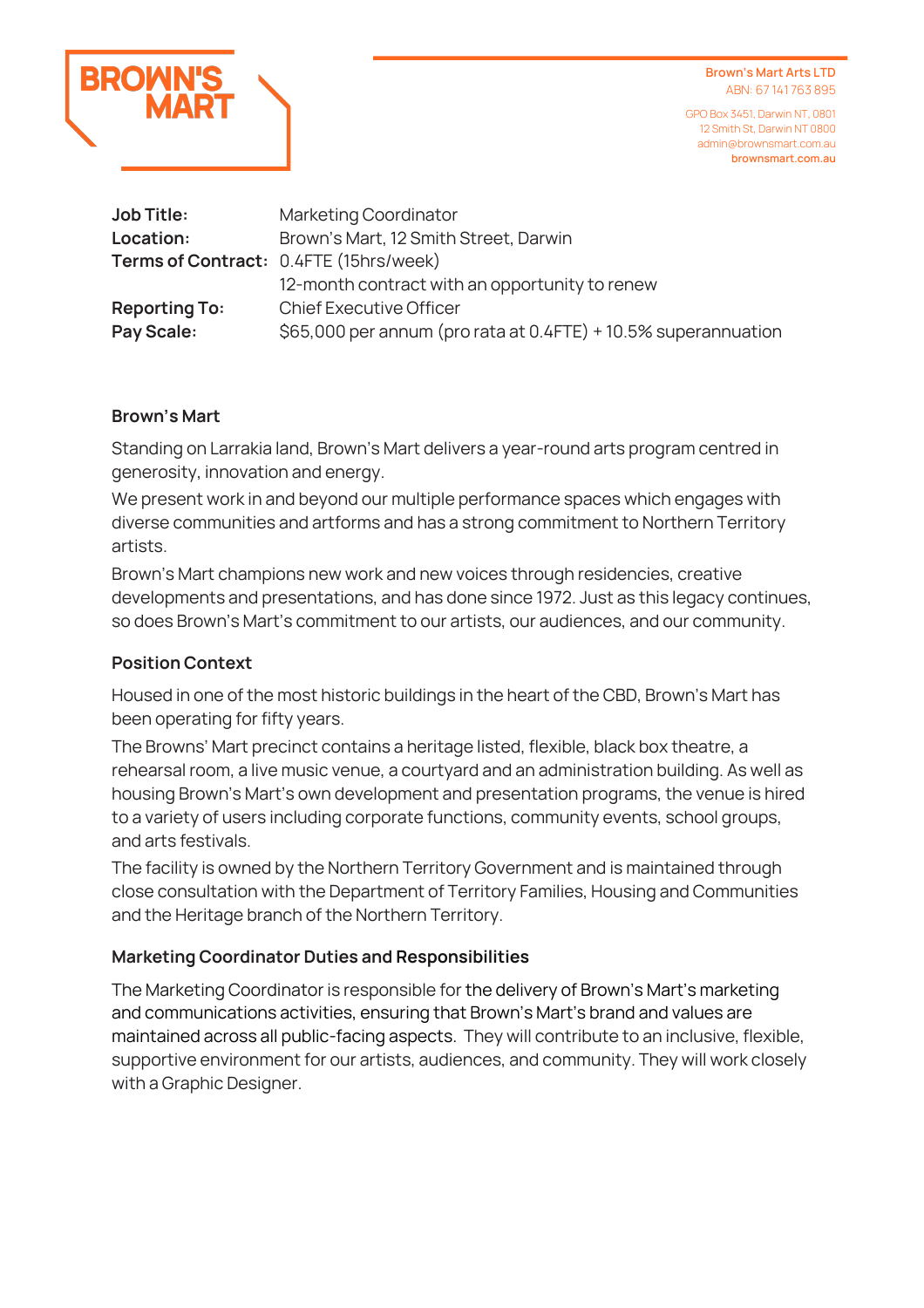

GPO Box 3451, Darwin NT, 0801 12 Smith St, Darwin NT 0800 admin@brownsmart.com.au **brownsmart.com.au**

#### **Marketing**

- In line with Brown's Mart's Marketing Strategy, identify and respond to media, marketing and promotional opportunities.
- Maintain Brown's Mart's website including web-mastering, content generation and maintenance, and archives.
- Develop content and schedule timelines for Facebook, Instagram, LinkedIn and other social media platforms, as well as respond to and interact with our Social Media audiences.
- Working with the Venue Manager, generate content for TicketSearch listings.
- Oversee the design, printing and distribution of production collateral.
- Coordinate rehearsal, production and social photography for Brown's Mart productions and other events.

# **Communications**

- Curate content, create, and schedule EDMs for monthly news, program marketing, and donor communications.
- In line with Brown's Mart brand, oversee the design, printing and placement of corporate collateral, including venue signage across the Brown's Mart Precinct.

## **Advertising**

- Maintain Brown's Mart's existing advertising relationships, including generating content and growing new relationships.
- Oversee the design and scheduling of advertising in these and other publications, including, where applicable, working with a graphic designer.

# **Publicity**

• Provide a point of contact for Brown's Mart's publicist, supporting them in Brown's Mart's relationships with various media outlets, securing and generating editorial coverage, booking or providing appropriate images and scheduling interviews.

## **Reporting and Documentation**

- In line with Brown's Mart brand, collate material for the Brown's Mart Annual report.
- Curate support material from Brown's Mart projects, including photographic and video documentation, and collate for presentation and funding acquittals.

## **Other**

- Contribute to the development and implementation of the Brown's Mart brand.
- Undertake professional development including conducting research so as to ensure industry skills and knowledge are relevant.
- Contribute to an organisational culture of openness, creativity and safe work.
- Any other reasonable duties as directed by the Chief Executive Officer.